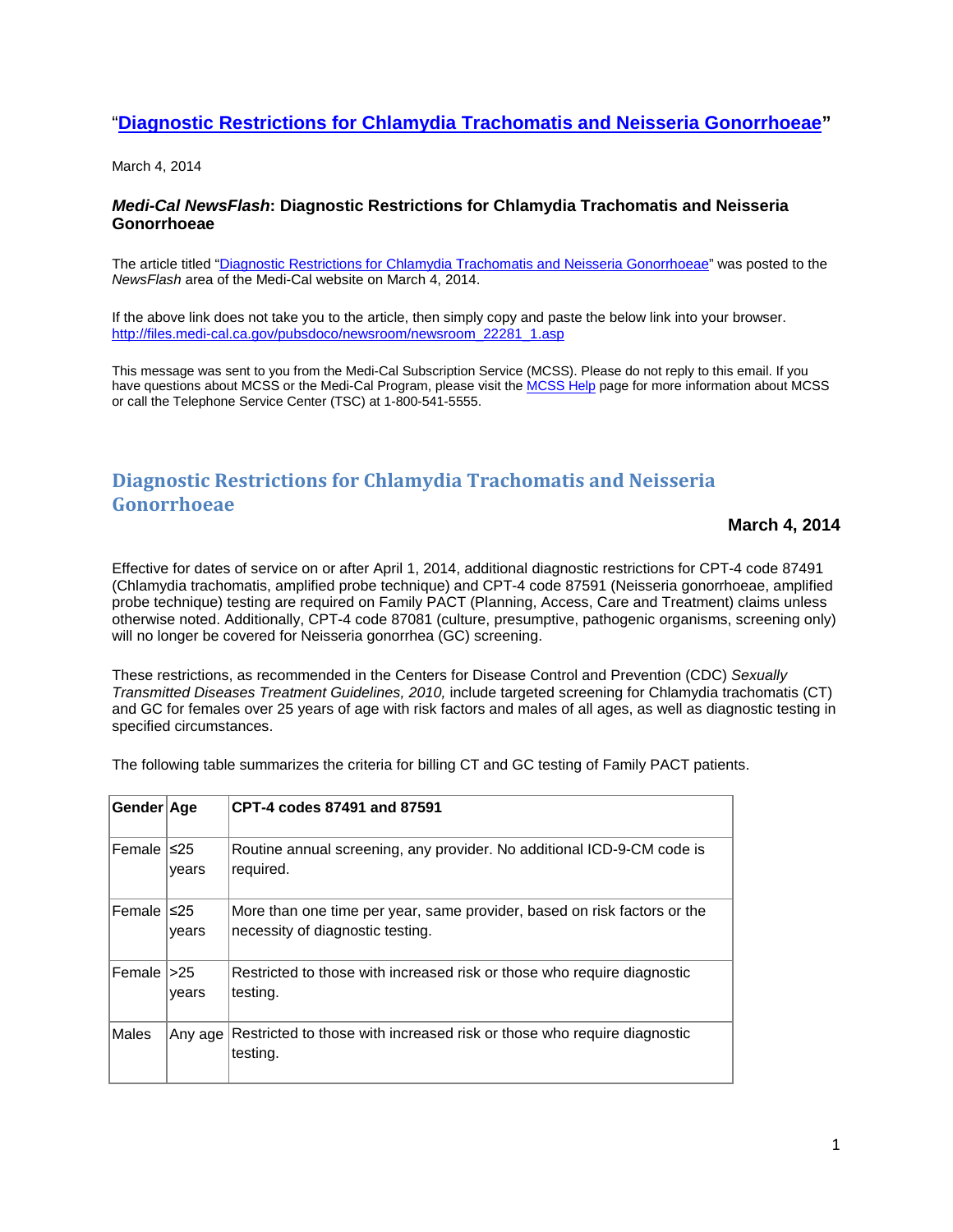For CT and GC tests to be reimbursed, the ordering provider must indicate the medical necessity for the test with the one of the following ICD-9-CM codes on the laboratory order. The laboratory provider must include the additional ICD-9-CM diagnosis code on the claim form along with the family planning diagnosis code. Family PACT has updated the ICD-9-CM codes for the management of CT and GC diagnostic testing.

Screening of individuals at an increased risk of infection may be billed using one of the following ICD-9-CM codes:

| Code              | <b>Definition</b>                                                                               | <b>Indications</b>                                                                                                                                               |
|-------------------|-------------------------------------------------------------------------------------------------|------------------------------------------------------------------------------------------------------------------------------------------------------------------|
| V <sub>01.6</sub> | Contact with or exposure to<br>communicable disease - venereal<br>disease                       | Recent contact (exposure) to an STD,<br>specifically chlamydia, gonorrhea, non-<br>gonococcal urethritis, epididymitis,<br>trichomoniasis, syphilis or HIV       |
| V02.8             | Carrier or suspected carrier of<br>infectious disease - other venereal<br>disease               | Diagnosed with trichomoniasis (women),<br>syphilis, or HIV, either confirmed or<br>presumptively treated, who may be co-<br>infected with chlamydia or gonorrhea |
| V69.2             | High risk sexual behavior                                                                       | Targeted STD screening:                                                                                                                                          |
|                   |                                                                                                 | Infection with chlamydia or gonorrhea<br>$\bullet$<br>in the past 2 years;                                                                                       |
|                   |                                                                                                 | More than one sex partner in the<br>previous 12 months;                                                                                                          |
|                   |                                                                                                 | A new sex partner in the previous 3<br>$\bullet$<br>months;                                                                                                      |
|                   |                                                                                                 | Belief that a partner from the previous<br>12 months may have had other sex<br>partners at the same time                                                         |
| V12.09            | Personal history of certain other<br>diseases - infectious and parasitic<br>diseases, other NEC | Retesting in 3 months after treatment of<br>CT or GC                                                                                                             |
| V73.88            | Chlamydia screening                                                                             | High prevalence at practice site (CT ><br>$3%$ )                                                                                                                 |
| V74.5             | Screening for bacterial STDs (GC,<br>syphilis)                                                  | High prevalence at practice site (GC $\geq$<br>1%                                                                                                                |